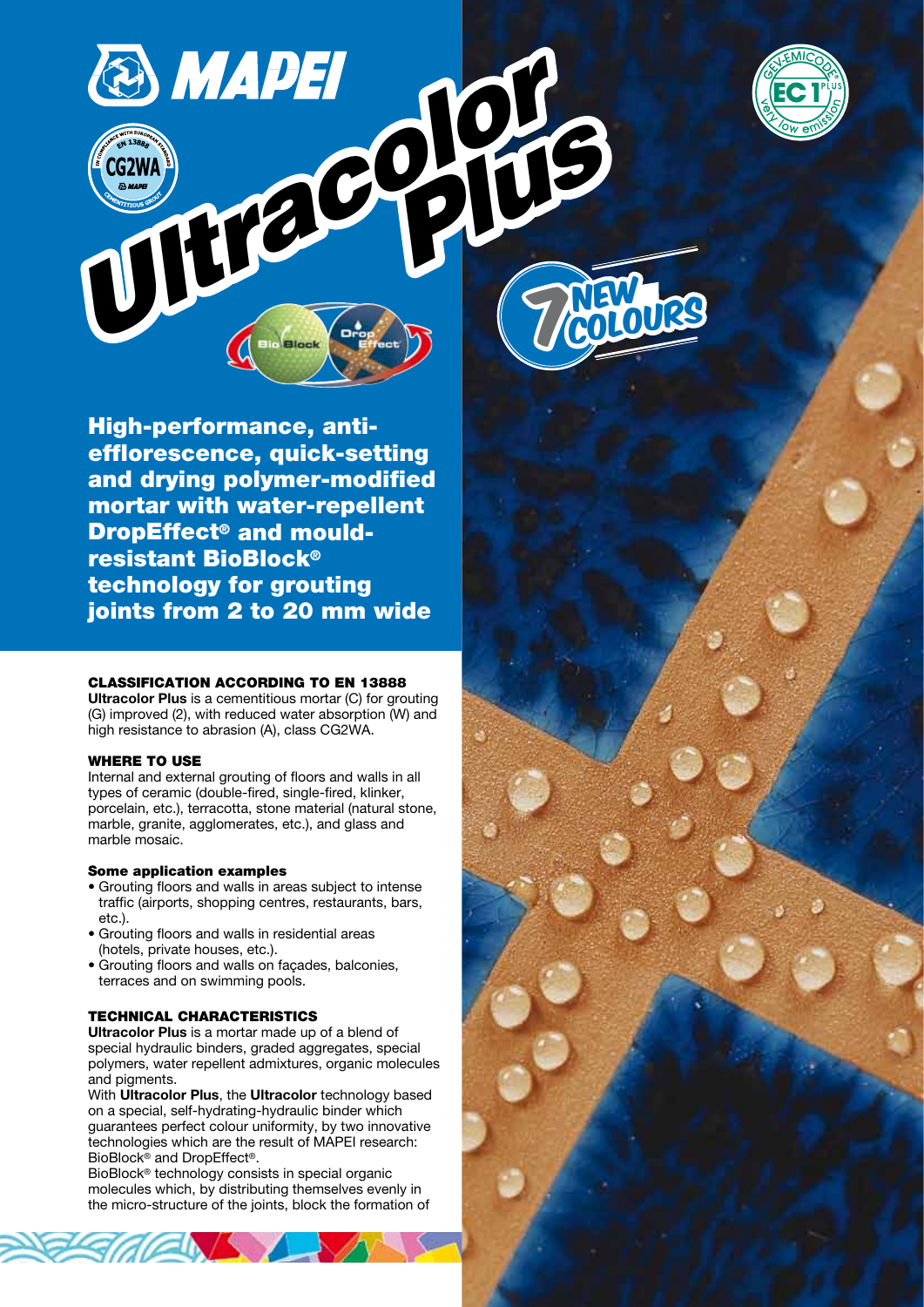



**Spreading** Ultracolor Plus on a floor with<br>a rubber squeegee



**Spreading** Ultracolor Plus on a wall with a rubber float



Cleaning and finishing the tile joints on a wall with a sponge

The DropEffect® technology, with a synergic effect, reduces the absorption of surface water

When it is mixed with water in the proportions recommended and correctly applied, Ultracolor Plus forms a grouting mortar with the following characteristics:

- water-repellent and droplet-effect: • uniform colour and free of staining
- since **Ultracolor Plus** does not produce efflorescence. From an analysis carried out using an electronic microscope (SEM), note that, compared with a Portland cement-based binder in a normal cementitious grouting mortar, the special cements in **Ultracolor Plus** do not generate the calcium hydroxide (hydrolysis lime) crystals which cause efflorescence during the hydration process;
- colours resistant to ultra-violet rays and atmospheric agents:
- short waiting time before cleaning and easy finishing:
- ready for light foot traffic and for use after a short period of time;
- smooth, compact finished surface, with low water absorbency for easy cleaning;
- shrinkage compensated, therefore free from cracks;
- compression and flexural strength, even after freeze/thaw cycles, and therefore optimum durability;
- $\bullet$  good resistance to acids with pH  $>$  3.

# RECOMMENDATIONS

- Ultracolor Plus does not contain Portland cement and must not be mixed with gypsum or other hydraulic binders; never add water to the mix once it has started to set.
- Never mix **Ultracolor Plus** with salty or dirty water.
- Use the product at temperatures between  $+5^{\circ}$ C and  $+35^{\circ}$ C.
- Carry out grouting only on substrates which are sufficiently dry or have been waterproofed, to avoid a whitish film forming on the surface.
- In order to avoid an uneven colour finish, we do not recommend sprinkling Ultracolor powder onto the filled grout joints.
- When resistance to acids or, where extreme cleanliness or sterile conditions are required, use a suitable acid-resistant epoxy grout.
- Expansion and movement joints on walls and floors must never be filled with Ultracolor Plus. Use a suitable flexible sealant from the MAPEI range.
- The surface of certain tiles or stone material may have micro-porosity or a rough surface. We recommend carrying out a preliminary test to check how easy it is to clean the surface where necessary to apply a protective treatment to the surface, to ensure the grout does not penetrate into the surface porosity of the tiles.
- If an acid-based cleaner is used to clean the joint, we recommend testing the product befoehand to check the resistance of the colour. Always make sure that the



of a hoor with the controllers of a swimming pool grouted with<br>a rubber squeegee example optimum resistance to abrasion,<br>a rubber squeegee Ultracolor Plus

joints are thorougly rinsed down to avoid leaving traces of acid in the joints.

#### APPLICATION PROCEDURE Preparing the joints

Grouting may take place when the adhesive is completely set. Make sure that the waiting times indicated in the technical data sheets are followed.

The joints must be clean, free of dust and empty down to at least 2/3 of the thickness of the tiles. Any adhesive or mortar which has seeped into the joints while laying the tiles must be removed while still fresh. With very absorbent tiles, high temperatures or windy conditions, dampen the joints with clean water.

## Preparing the mix

While stirring, pour Ultracolor Plus into a clean, rust-free container containing 21-23% by weight of clean water. Mix the grout with a low-speed mixer to avoid air entrainment, until a smooth paste is obtained.

Let the mix stand for 2-3 minutes, and stir again briefly before use. Use the mix within 20-25 minutes of its

preparation.

# Applying the grout

Fill the joints with the Ultracolor Plus mix using a special MAPEI grout float or rubber squeegee, without leaving any gaps or steps. Remove any excess of Ultracolor Plus from the surface, by moving the float diagonally to the joints while the mix is still fresh.

## Finishing

When the mix loses its plasticity and becomes opaque, which usually takes place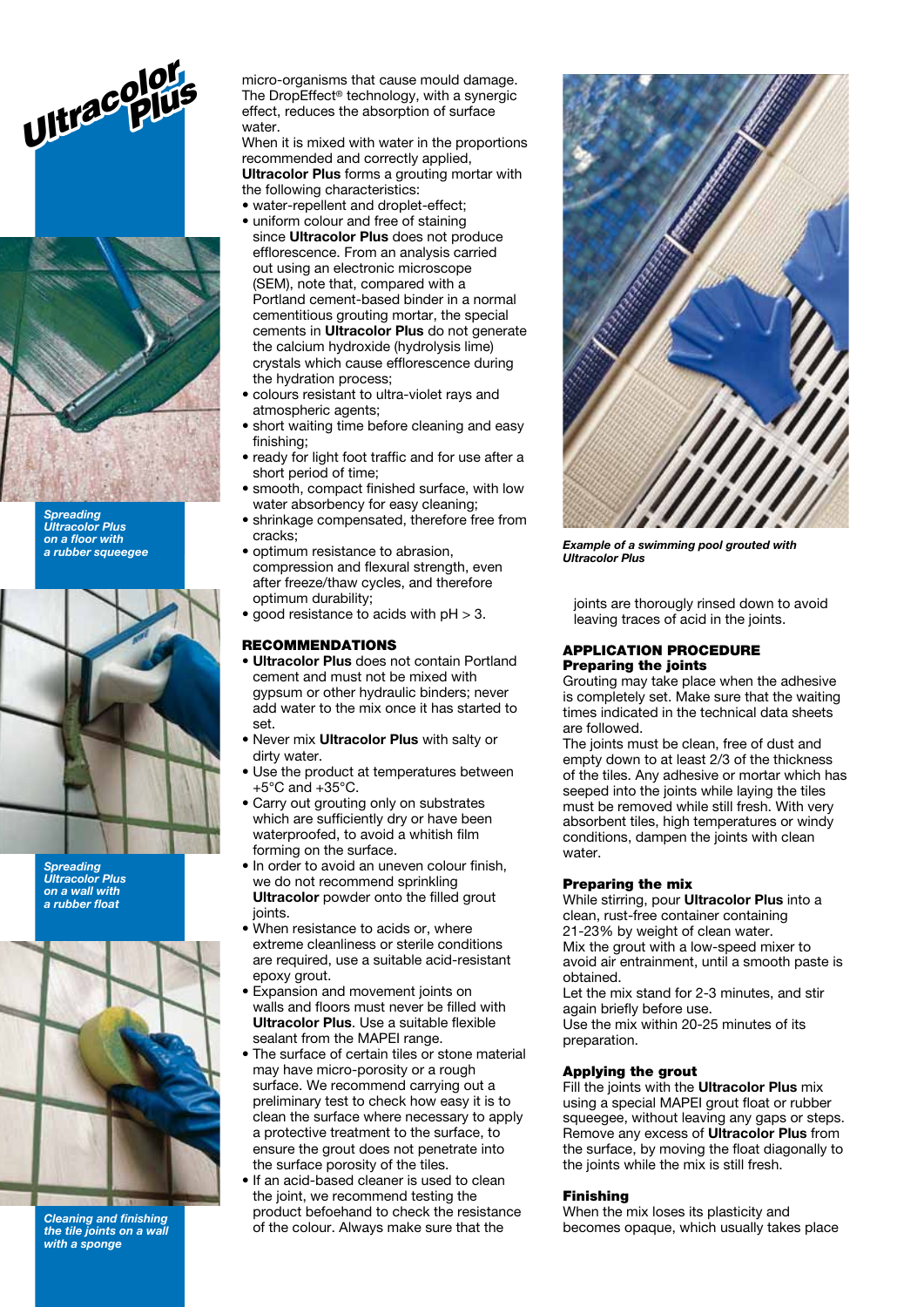# TECHNICAL DATA (typical values)

Conforms to standards: – European EN 13888 such as CG2WA

– ISO 13007-3 such as CG2WAF

| <b>PRODUCT IDENTITY</b>                                                                                                                                                                                                                                                              |                                                                              |  |  |  |
|--------------------------------------------------------------------------------------------------------------------------------------------------------------------------------------------------------------------------------------------------------------------------------------|------------------------------------------------------------------------------|--|--|--|
| <b>Consistency:</b>                                                                                                                                                                                                                                                                  | fine powder                                                                  |  |  |  |
| Colour:                                                                                                                                                                                                                                                                              | 30 colours from the MAPEI range                                              |  |  |  |
| Bulk density (kg/m <sup>3</sup> ):                                                                                                                                                                                                                                                   | 1,400                                                                        |  |  |  |
| Dry solids content (%):                                                                                                                                                                                                                                                              | 100                                                                          |  |  |  |
| <b>EMICODE:</b>                                                                                                                                                                                                                                                                      | EC1 Plus - very low emission                                                 |  |  |  |
| APPLICATION DATA (at +23°C - 50% R.H.)                                                                                                                                                                                                                                               |                                                                              |  |  |  |
| <b>Mixing ratio:</b>                                                                                                                                                                                                                                                                 | 100 parts Ultracolor Plus with 21-23 parts water,<br>dependent on the colour |  |  |  |
| <b>Consistency of the mix:</b>                                                                                                                                                                                                                                                       | fluid paste                                                                  |  |  |  |
| Density of mix (kg/m <sup>3</sup> ):                                                                                                                                                                                                                                                 | 1,980                                                                        |  |  |  |
| pH of mix:                                                                                                                                                                                                                                                                           | approx. 11                                                                   |  |  |  |
| Pot life of mix:                                                                                                                                                                                                                                                                     | 20-25 minutes                                                                |  |  |  |
| <b>Application temperature range:</b>                                                                                                                                                                                                                                                | from $+5^{\circ}$ C to $+35^{\circ}$ C                                       |  |  |  |
| <b>Grouting after installation:</b><br>- on walls bonded with normal adhesive:<br>- on walls bonded with fast-setting adhesive:<br>- on walls with mortar:<br>- on floors bonded with normal adhesive:<br>- on floors bonded with fast-setting adhesive:<br>- on floors with mortar: | 4-8 hours<br>1-2 hours<br>$2-3$ days<br>24 hours<br>3-4 hours<br>$7-10$ days |  |  |  |
| <b>Waiting time for finishing:</b>                                                                                                                                                                                                                                                   | 15-30 minutes                                                                |  |  |  |
| Set to light foot traffic:                                                                                                                                                                                                                                                           | approx. 3 hours                                                              |  |  |  |
| Ready for use:                                                                                                                                                                                                                                                                       | 24 hours (48 hours for basins and swimming pools)                            |  |  |  |
| <b>FINAL PERFORMANCES</b>                                                                                                                                                                                                                                                            |                                                                              |  |  |  |
| Flexural strength after 28 days (N/mm <sup>2</sup> ) (EN 12808-3):                                                                                                                                                                                                                   | 9                                                                            |  |  |  |
| Compressive strength after 28 days (N/mm <sup>2</sup> )<br>(EN 12808-3):                                                                                                                                                                                                             | 35                                                                           |  |  |  |
| Flexural strength after freeze/thaw cycles (N/mm <sup>2</sup> )<br>(EN 12808-3):                                                                                                                                                                                                     | 9                                                                            |  |  |  |
| Compressive strength after freeze/thaw cycles (N/mm <sup>2</sup> )<br>(EN 12808-3):                                                                                                                                                                                                  | 35                                                                           |  |  |  |
| Abrasion resistance (EN 12808-2):                                                                                                                                                                                                                                                    | $700$ (loss in mm <sup>3</sup> )                                             |  |  |  |
| Shrinkage (mm/m) (EN 12808-4):                                                                                                                                                                                                                                                       | 1.5                                                                          |  |  |  |
| Water absorption (g) (EN 12808-5) after 30':                                                                                                                                                                                                                                         | 0.1                                                                          |  |  |  |
| Water absorption (g) (EN 12808-5) after 4 hours:                                                                                                                                                                                                                                     | 0.2                                                                          |  |  |  |
| Resistance to solvents and oil:                                                                                                                                                                                                                                                      | excellent                                                                    |  |  |  |
| <b>Resistance to alkalis:</b>                                                                                                                                                                                                                                                        | excellent                                                                    |  |  |  |
| <b>Resistance to acids:</b>                                                                                                                                                                                                                                                          | good resistance to acids with $pH > 3$                                       |  |  |  |



**Spreading** Ultracolor Plus on a wall with a rubber trowel

Cleaning the joints with Scotch-Brite ® (when the product is partially set)



Cleaning and finishing the tile joints with a sponge



Wall covering in porcelain tiles grouted with Ultracolor Plus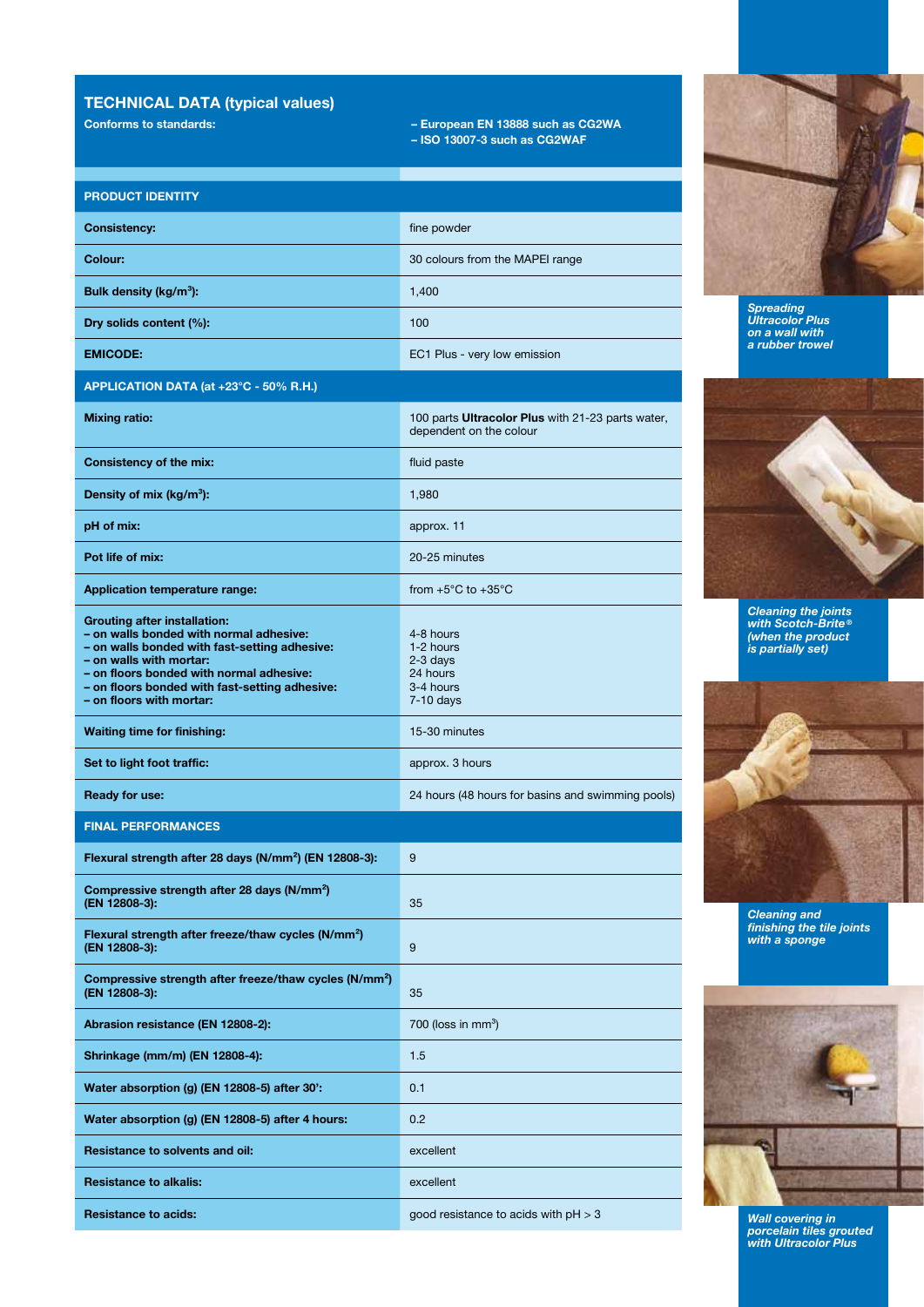

Hydration of **Ultracolor Plus special** cement-based binder. Note the absence of lamellar crystals of Portlandite (calcium hydroxide), which is the cause of whitish efflorescence



after 15-30 minutes, clean off the excess Ultracolor Plus with a hard, damp sponge (e.g. a MAPEI sponge), working in a diagonal direction to the joints. Rinse the sponge frequently, using two different containers of water: one to remove the excess mix from the sponge, and the other, containing clean water, to rinse the sponge. This operation may also be carried out with a machine with a sponge belt or rotating disc.

When the mix is partially set, after 50-60 minutes, a damp Scotch-Brite® sponge or an abrasive felt disc may be passed over the joints to even out the surface.

If the cleaning operation is carried out too soon (the mix is still too wet), some of the  $m$ ix may be removed from the joints. If grouting is carried out in extremely hot, dry or windy weather, we recommend that dampen the joints filled with Ultracolor Plus are dampened after a few hours.

Damp curing of Ultracolor Plus improves its final characteristics in all cases. Final cleaning of the powdery film of Ultracolor Plus from the surface may be carried out with a clean, dry cloth. After the final cleaning operation, if the surface still has traces of Ultracolor Plus due to incorrect application, it may be cleaned down with an acidic cleaner (e.g. Keranet), by following the relevant instructions, at least 24 hours after grouting

the joints. Only use Keranet on surfaces which are resistant to acid, and never use it on marble or limestone material.

## SET TO LIGHT FOOT TRAFFIC

Floors are ready for light foot traffic after approx. 3 hours.

#### READY FOR USE

Surfaces grouted with Ultracolor Plus may be put into service after 24 hours. Basins and swimming pools may be filled up 48 hours after grouting.

#### Cleaning

Tools and containers may be cleaned using plenty of water whilst Ultracolor Plus is still fresh.

#### **CONSUMPTION**

The consumption of Ultracolor Plus varies according to the size of the joints and the size and thickness of the tiles. The table illustrates a number of examples of the consumption in kg/m².

#### PACKAGING

23 kg bags, and 4x5 kg or 9x1 kg boxes dependent on the colour.

#### COLOURS AVAILABLE

Ultracolor Plus is available in 30 colours of the MAPEI range (please refer to the colour samples).



Spreading Ultracolor Plus on wood-effect porcelain floor tiles with a rubber trowel



Cleaning the joints with a Scotch-Brite pad (when the product is semi hardened)



Cleaning and finishing the joints with a hard cellulose sponge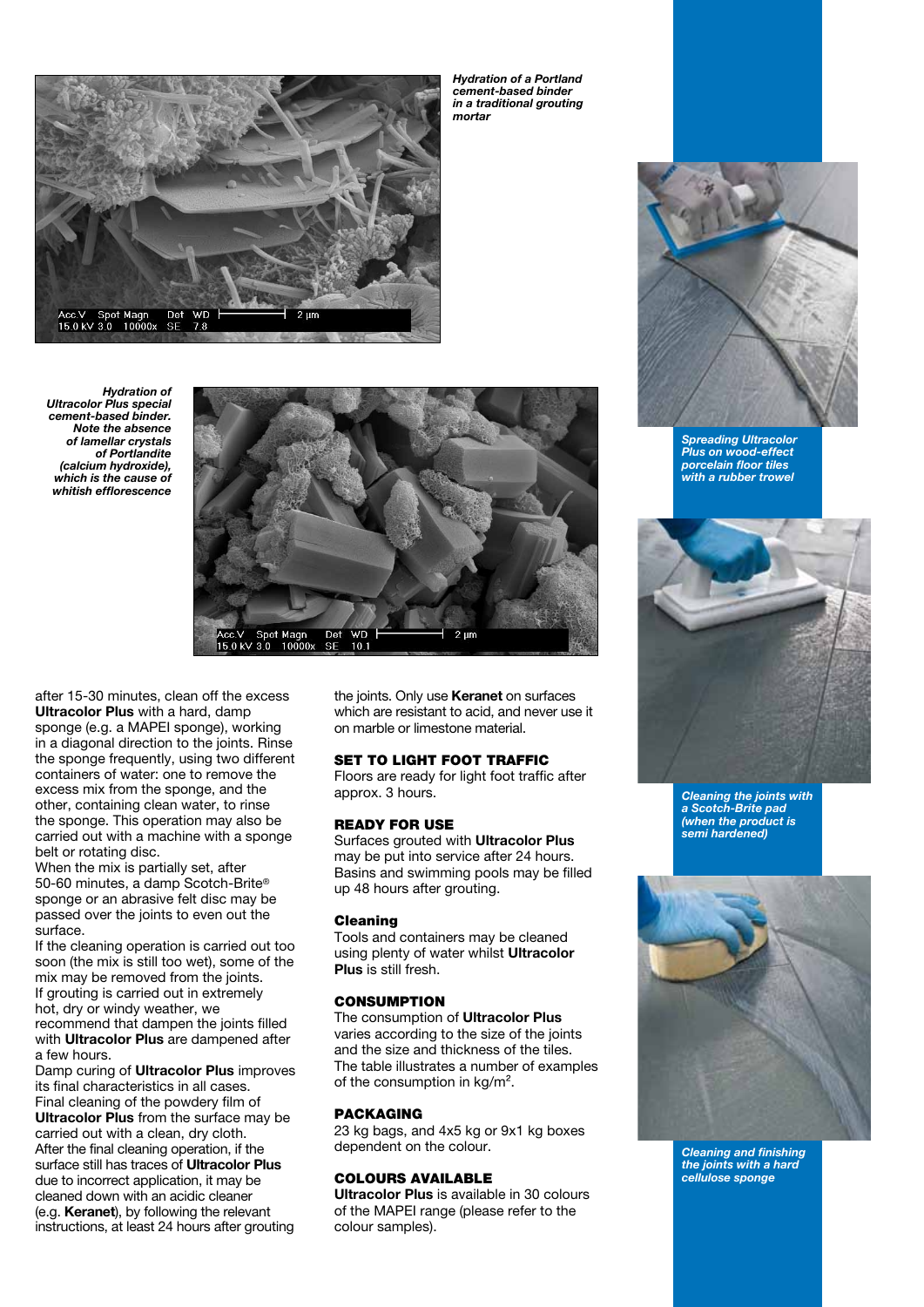| Size of the tile<br>(mm)  | Width of the joint (mm) |      |      |      |     |     |     |  |
|---------------------------|-------------------------|------|------|------|-----|-----|-----|--|
|                           | $\overline{2}$          | 3    | 5    | 8    | 10  | 15  | 20  |  |
| 20 x 20 x 4               | 1.3                     |      |      |      |     |     |     |  |
| $50 \times 50 \times 4$   | 0.5                     |      |      |      |     |     |     |  |
| 75 x 150 x 6              |                         | 0.6  | 1.0  |      |     |     |     |  |
| $100 \times 100 \times 6$ |                         | 0.6  | 1.0  |      |     |     |     |  |
| 100 x 100 x 10            |                         | 1.0  | 1.6  |      |     |     |     |  |
| $100 \times 200 \times 6$ |                         | 0.4  | 0.7  |      |     |     |     |  |
| 100 x 200 x 10            |                         |      | 1.2  | 1.9  | 2.4 |     |     |  |
| $150 \times 150 \times 6$ |                         | 0.4  | 0.6  |      |     |     |     |  |
| 200 x 200 x 8             |                         | 0.4  | 0.6  |      |     |     |     |  |
| 120 x 240 x 12            |                         |      | 1.2  | 1.9  | 2.4 |     |     |  |
| 250 x 250 x 12            |                         |      | 0.8  | 1.2  | 1.5 |     |     |  |
| 250 x 250 x 20            |                         |      | 1.3  | 2.0  | 2.6 | 3.8 | 5.1 |  |
| 300 x 300 x 10            |                         | 0.3  | 0.5  | 0.9  | 1.1 |     |     |  |
| 300 x 300 x 20            |                         |      | 1.1  | 1.7  | 2.1 | 3.2 | 4.3 |  |
| 300 x 600 x 4.5           |                         | 0.11 | 0.18 | 0.29 |     |     |     |  |
| 300 x 600 x 10            |                         | 0.2  | 0.4  | 0.6  | 0.8 |     |     |  |
| 330 x 330 x 10            |                         | 0.3  | 0.5  | 0.8  | 1.0 |     |     |  |
| 400 x 400 x 10            |                         | 0.2  | 0.4  | 0.6  | 0.8 |     |     |  |
| 450 x 450 x 12            |                         |      | 0.4  | 0.7  | 0.9 |     |     |  |
| 500 x 500 x 12            |                         |      | 0.4  | 0.6  | 0.8 |     |     |  |
| 600 x 600 x 3             |                         |      | 0.08 | 0.13 |     |     |     |  |
| 600 x 600 x 4.5           |                         |      | 0.12 | 0.19 |     |     |     |  |
| 600 x 600 x 12            |                         |      | 0.3  | 0.5  | 0.6 |     |     |  |
| 600 x 1200 x 3            |                         |      | 0.06 | 0.10 |     |     |     |  |
| 1000 x 3000 x 3           |                         |      | 0.03 | 0.05 |     |     |     |  |

# CONSUMPTION TABLE ACCORDING TO THE SIZE OF THE TILES AND WIDTH OF THE JOINTS (kg/m²)



Spreading Ultracolor Plus on marble-effect porcelain floor tiles with a rubber trowel

Cleaning and finishing the joints with a hard cellulose sponge



Wood-effect porcelain floor tiles grouted with Ultracolor Plus

FORMULA TO CALCULATE THE CONSUMPTION:  $A = length of file (in mm)$ 

$$
\frac{(A + B)}{(A \times B)} \times C \times D \times 1.6 = \frac{kg}{m^2}
$$

- $B =$  width of tile (in mm)
- $C =$  thickness of tile (in mm)
- $D$  = width of joint (in mm)



N.B.: Due to the printing processes involved, the colours should be taken as merely indicative of the shades of the actual product